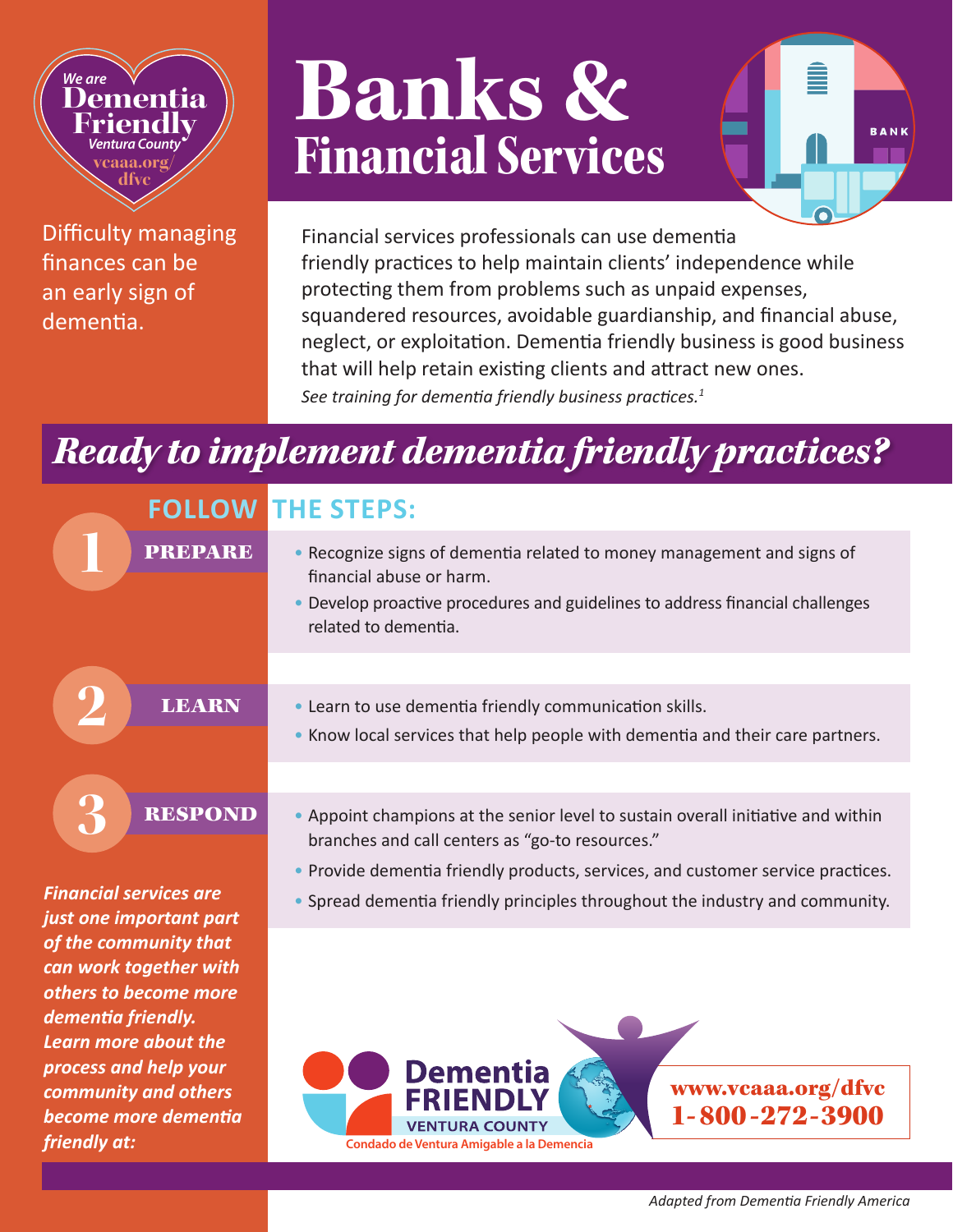| <b>Six Warning</b><br><b>Signs Specific</b><br>to Money<br><b>Management</b> | 1. Lapses in memory that cause people to<br>miss appointments, confuse payments or docu-<br>ments, or repeat orders or questions.<br>2. Disorganization with documents or record<br>keeping.<br>3. Worsening money management skills:<br>forgetting to record transactions in checkbook,<br>or incorrectly filling out registers or checks.                                                                                                                                                                                                                                                                                                                                                                                                                                                                                                                                                                                                                                                                                                                                                                  | 4. Decline in ability to do basic math computa-<br>tions.<br>5. Difficulty grasping financial concepts that<br>were previously understood.<br>6. Poor judgment with finances such as drastic<br>changes in investment strategy or interest in<br>get- rich-quick schemes.                                                                                                                                                                                                                                                                                                                                                                                                                                                                                                                       |
|------------------------------------------------------------------------------|--------------------------------------------------------------------------------------------------------------------------------------------------------------------------------------------------------------------------------------------------------------------------------------------------------------------------------------------------------------------------------------------------------------------------------------------------------------------------------------------------------------------------------------------------------------------------------------------------------------------------------------------------------------------------------------------------------------------------------------------------------------------------------------------------------------------------------------------------------------------------------------------------------------------------------------------------------------------------------------------------------------------------------------------------------------------------------------------------------------|-------------------------------------------------------------------------------------------------------------------------------------------------------------------------------------------------------------------------------------------------------------------------------------------------------------------------------------------------------------------------------------------------------------------------------------------------------------------------------------------------------------------------------------------------------------------------------------------------------------------------------------------------------------------------------------------------------------------------------------------------------------------------------------------------|
| <b>Signs of</b><br><b>Financial Abuse</b>                                    | • Misuse of money by a third party.<br>• Unusual account withdrawals.<br>• Drastic shifts in investment style.                                                                                                                                                                                                                                                                                                                                                                                                                                                                                                                                                                                                                                                                                                                                                                                                                                                                                                                                                                                               | • Inability to contact customer or isolation<br>from friends/family.<br>• Signs of intimidation or reluctance to speak<br>in front of a care partner.                                                                                                                                                                                                                                                                                                                                                                                                                                                                                                                                                                                                                                           |
| <b>Guidelines</b><br>to Address<br><b>Financial</b><br><b>Challenges</b>     | Develop guidelines to follow for the stage prior to any signs of dementia as well as the onset of<br>symptoms, and be prepared to handle various scenarios. <sup>3,4,5</sup><br>. Ask all clients at the start of the relationship to identify who will make decisions if the client<br>cannot. $6,7$<br>1. Is there is a trusted secondary person to contact if there is a question about client's con-<br>dition or to join conversations as appropriate?<br>2. Does the client have a power of attorney or trust in place that would allow others to<br>make investments on their behalf?<br>• Empower and support clients with dementia and involve care partners in discussions as ap-<br>propriate as they will take on increased decision making roles for the client with dementia.<br>• Plan for declining abilities.<br>• Advocate for proper asset allocation and suitability of products and services.<br>• Follow ethical rules for working with a client with a disability.<br>. Notify and consult with branch manager, supervisor, or dementia friendly champion as<br>needed with concerns. |                                                                                                                                                                                                                                                                                                                                                                                                                                                                                                                                                                                                                                                                                                                                                                                                 |
| <b>Dementia Friendly</b><br><b>Practices</b>                                 | 1. Customer service:<br>• Know your customers and their individual needs.<br>remain independent and able to make their own decisions for as long as possible.<br>such as restrooms.<br>person who has made this known.<br>• Make suitable recommendations and put needs of client first.<br>• Listen to client and care partners and seek their feedback.<br>• Act lawfully and ethically.<br>2. Products and services:<br>are not usually useful for people with dementia).<br>revocable living trusts for complex assets, and estate planning.<br>• Good advance planning generally can prevent the need for guardianship.<br>• Be alert and report financial abuse or harm by monitoring accounts for unusual activity.                                                                                                                                                                                                                                                                                                                                                                                   | • Create conditions that help customers feel comfortable sharing their needs, and help them<br>• Provide a dementia friendly environment with that is safe and accessible with: quiet places<br>to sit and relax; well-lit hallways; uncluttered spaces; pictures and signs that identify areas<br>• Keep records of communications and needs to aid future interactions. If the person discloses<br>that they have dementia, ask if it can be recorded. It is much easier to assist and support a<br>• Provide alternate security/fraud prevention methods that allow access (PINs and passwords<br>• Financial planning, including money management services, direct deposit, joint accounts,<br>automatic bill pay, power of attorney (created with capacity and protections against abuse), |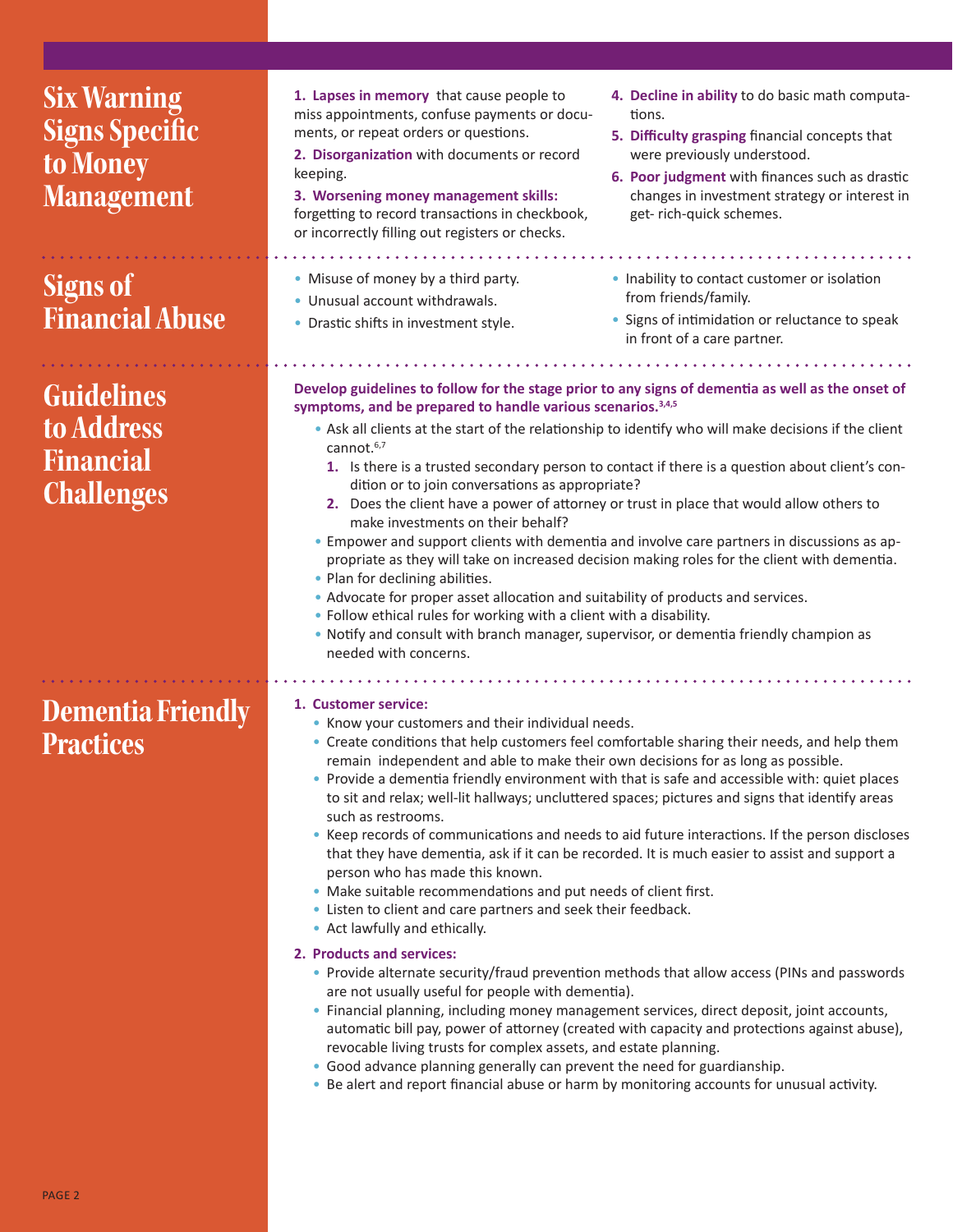| <b>Spread Dementia</b><br><b>Friendly Principles</b>   | • Partner with advocacy groups, state agen-<br>• Share learning and experiences and<br>cies, and regulators to learn more about,<br>spread best practices to promote dementia<br>follow and encourage dementia friendly<br>friendly principles among other financial<br>professionals.<br>practices.                                                                                                                                                                                                                                                                                                                                                                                                                                                                                                                                                                                                                                                                                                                                                                                                                                                                                                                                                                                                                                                                                                                                                                                                                                                                                                                                |  |
|--------------------------------------------------------|-------------------------------------------------------------------------------------------------------------------------------------------------------------------------------------------------------------------------------------------------------------------------------------------------------------------------------------------------------------------------------------------------------------------------------------------------------------------------------------------------------------------------------------------------------------------------------------------------------------------------------------------------------------------------------------------------------------------------------------------------------------------------------------------------------------------------------------------------------------------------------------------------------------------------------------------------------------------------------------------------------------------------------------------------------------------------------------------------------------------------------------------------------------------------------------------------------------------------------------------------------------------------------------------------------------------------------------------------------------------------------------------------------------------------------------------------------------------------------------------------------------------------------------------------------------------------------------------------------------------------------------|--|
| <b>References</b>                                      | 1. Home Instead Business Training -<br>5. Alzheimer's Society British Columbia -<br>Alzheimer's Friendly Business online course<br><b>Making Your Workplace Dementia Friendly:</b><br>www.helpforalzheimersfamilies.com/alz<br><b>Information for Legal Professionals</b><br>www.alzheimer.ca/bc/~/media/Files/bc/<br>heimers-care-training/alzheimers-friend-<br>ly-business-training<br>Advocacyand-education/DFC/<br>2015%2002%2017_Information%20for%20<br>2. Triebel, Kristen L.; Daniel Marson. "The<br>Legal%20Professionals_For%20Web%20<br><b>Warning Signsof Diminished Financial Ca-</b><br>FINAL.pdf<br>pacity in Older Adults." Generations. 2012.<br>https://www.questia.com/library/<br>6. American Bar Association and American<br>journal/1P3-2717110131/the-warn-<br><b>Psychological Association - Assessment of</b><br>ing-signs-of-diminished-financial-capacity<br><b>Older Adults with Diminished Capacity:</b><br>A Handbook<br>3. Financial Industry Regulatory Authority -<br>www.apa.org/pi/aging/programs/<br><b>Considerations for Working with Seniors:</b><br>assessment/capacity-psychologist-<br><b>Diminishing Capacity and Suspected</b><br>handbook.pdf<br><b>Financial Abuse</b><br>http://www.finra.org/industry/senior-investors<br>7. Alzheimer's Society - Communicating<br>https://www.alzheimers.org.uk/info/<br>4. Alzheimer's Society - Dementia Friendly<br>20064/symptoms/90/communicating_<br><b>Financial Services Charter</b><br>and_language<br>https://www.alzheimers.org.uk/sites/<br>default/files/migrate/downloads/<br>dementia_friendly_financial_services_<br>charter.pdf |  |
| <b>Ventura County</b><br><b>Caregiver</b><br>Resources | • Senior Concerns   www.seniorconcerns.org (805) 497-0189<br>• Camarillo Health Care District   www.camhealth.com (805) 388-1952<br>• Ventura County Area Agency on Aging   www.vcaaa.org (805) 477-7300<br>• Alzheimer's Association   https://www.alz.org/cacentralcoast (800) 272-3900<br>• Adult Protective Services   https://www.ventura.org/human-services-agency/<br>adult-protective-services (805) 654-3200<br>• Long Term Care Ombudsman   www.ombudsmanventura.org (805) 658-1986                                                                                                                                                                                                                                                                                                                                                                                                                                                                                                                                                                                                                                                                                                                                                                                                                                                                                                                                                                                                                                                                                                                                       |  |
| <b>Additional</b><br><b>Resources</b>                  | <b>Alzheimer's Association</b><br>• Community Resource Finder   www.communityresourcefinder.org<br>• Legal and Financial Planning for Alzheimer's Disease   http://training.alz.org/products/1017/<br>legal-and-financial-planning-for-alzheimers-disease<br>• Money Matters: Making Financial Plans after a Diagnosis of Dementia   https://alz.org/<br>national/documents/brochure_moneymatters.pdf<br>• Planning Ahead - Financial and Legal Planning   www.alz.org/care/alzheimers-dementia-<br>financial-legal-planning.asp<br>• 24/7 Helpline   www.alz.org, 1-800-272-3900<br><b>Others</b><br>• U.S. Department of Health and Human Services, How to Pay and Plan Ahead,<br>Washington, DC   https://www.usa.gov/federal-agencies/u-s-department-of-health-and-<br>human-services<br>. National Institute on Aging, Legal and Financial Planning for People with Alzheimer's<br>Disease   https://www.nia.nih.gov/health/legal-and-financial-planning-people-alzheimers                                                                                                                                                                                                                                                                                                                                                                                                                                                                                                                                                                                                                                                     |  |